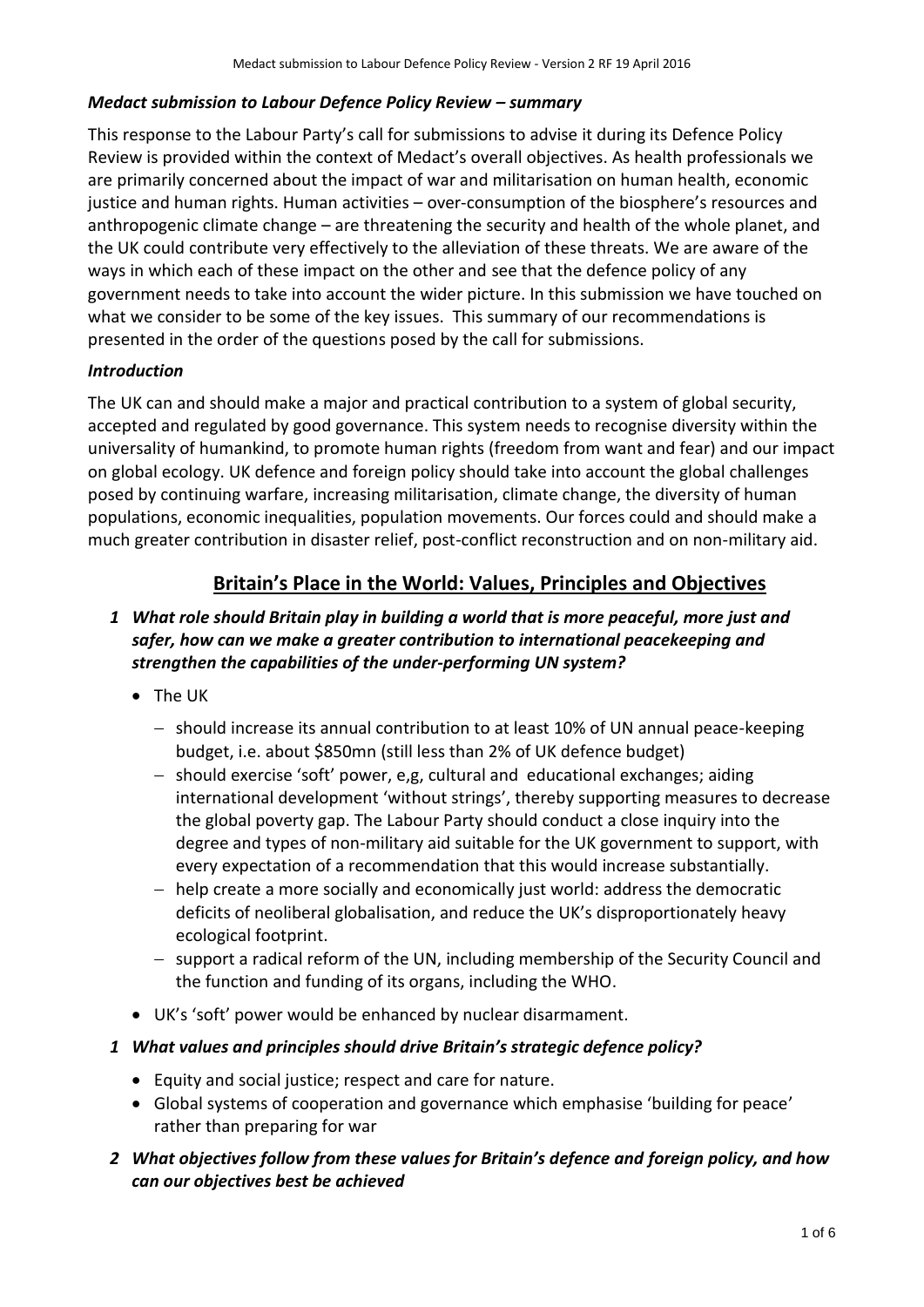- The prime purpose of Britain's defence forces should be true defence. Overseas commitments limited to post-hostilities' reconstruction, and the defence of our embassies and their personnel.
- Strengthen UK's diplomatic corps
- Stop UK diplomatic corps from promoting the UK arms industry
- Develop a 'new economics' based on the finite limits of the planet and the need to redistribute wealth.
- Improve multilateral forms of development assistance; more principled, ethical and consistent foreign policy; ensure UN is adequately funded and resourced.
- Stop UK companies trading in arms, and do not replace Trident
- Full and rapid decarbonisation of our energy system; thorough and unbiased re-appraisal of our nuclear industry and full support of IAEA's regulatory function. Fair and sustainable trade
- respecting and caring for others and tolerance of other cultures and traditions
- universal access to a good education
- a 'public order' system in which the courts and law-enforcement officers are fair and just access to free health care supplied by publicly accountable professionals.
- UK should, along with all major nations, provide effective support to the 2014 Arms Trade Treaty
- UK companies should be prevented from trading in arms
- UK's nuclear industry should be reappraised and Britain should consider how to maximise its support for the work of the International Atomic Energy Agency.

#### *3 What are the strategic assets that Britain needs in order to protect our common security?*

#### **B Britain's Diplomatic Corps**

 Training of diplomatic corps to include language and interpersonal skills, sensitivity to culture and legal and personal rights in countries where they work.

# **C Material**

- Equipment; IT systems; ordnance; infrastructure such as transport and energy systems; demographic features such as the siting of security and military bases and the supporting industries.
- These should be maintained at the highest standards and operated responsibly.
- Military operations should be more accountable for their impact on climate change.

# **Threats to Britain's Security**

#### *1 What are the key security challenges facing the UK?*

#### **D Cyber-security**

- All the major spheres of societal functioning are susceptible including military, power supplies and health services
- Mitigation:
	- $-$  Training of military and security staff
	- Military strategy has to adapt to advances in cyber and related technological developments and outmoded systems may need to be abandoned
- **E International Terrorism.** Spin-off population movements and refugees
- Mitigation: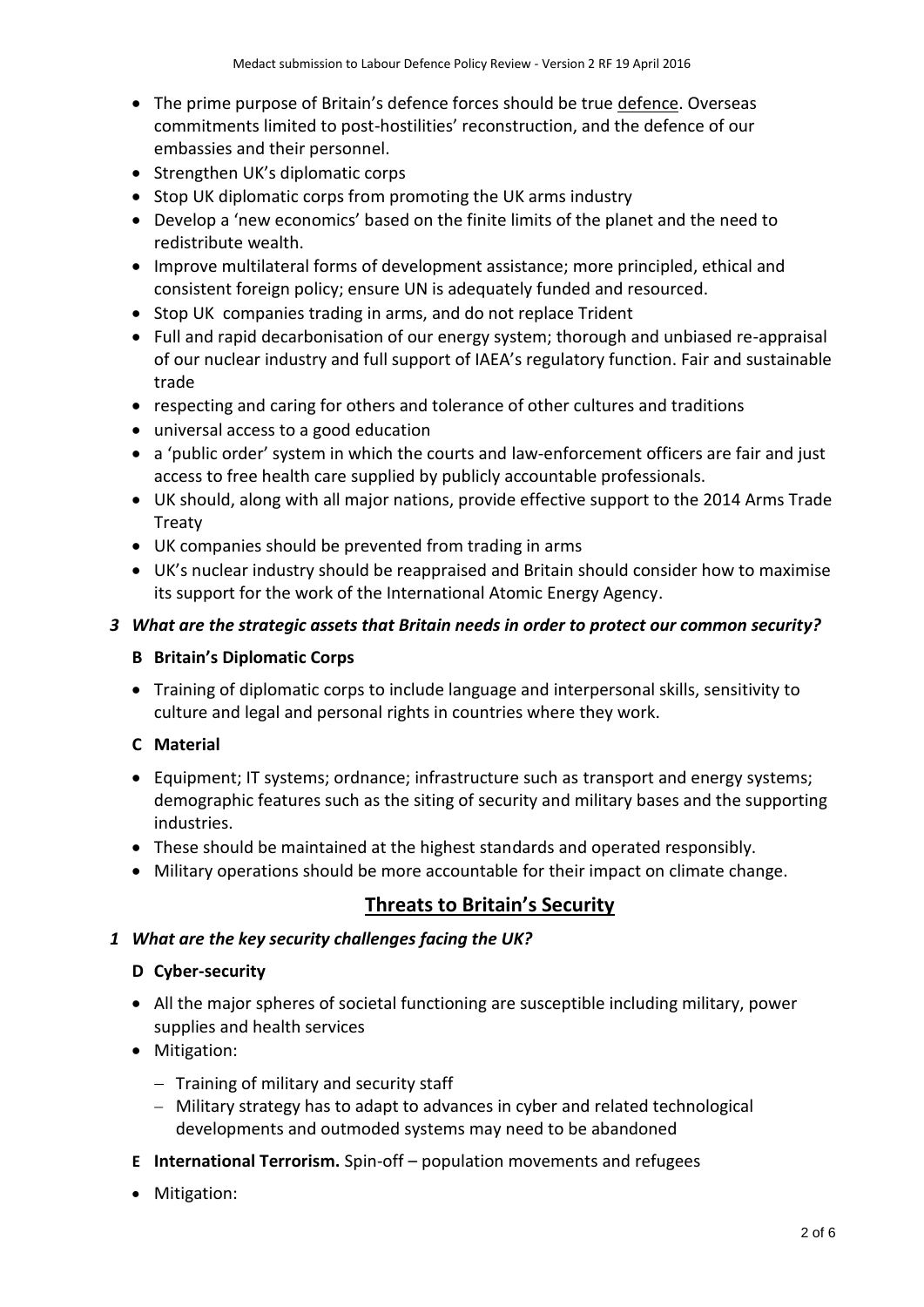- $-$  Priority given to the standards of selection, education, training (including psychological preparation) and physical fitness of firearms officers. Information made available to them should be reliable and free from personal bias
- $-$  Create and maintain good relations with and within the implicated minority communities, with suitable funding
- $-$  A generous attitude to refugee relief, including acceptance into UK.
- An immediate active programme of reconstruction of the shattered communities in North Africa and Western Asia **(**approach like that of the 'Marshall Plan').

# **F i Nuclear war - by accident or design**

# • Mitigation:

- $-$  Greater recognition of the very high impact of any military nuclear detonation, and for the UK to actively and immediately accelerate its diplomatic obligations to the NPT
- Greater public awareness of the devastating effects of nuclear war, the immediate and longer term deaths and casualties, the effects on climate and food production; and that health services would be overwhelmed by exploding even a single nuclear weapon on a city
- Development of mitigation measures against a nuclear-weapon-related EMP
- UK should support processes towards an international ban on the possession and use of nuclear weapons, including the current UN Open Ended Working Group
- $-$  No replacement of UK's Trident system on a like-for-like or any other basis involving the continued possession of nuclear weapons, and stopping the current deployment of Trident forthwith. The first step in this process could be ceasing Trident's continuous at sea 'deterrence'. This would enhance world security by removing some nuclear weapons from the global stockpile.
- Diplomatic measures to reduce the risk of nuclear attack:
- UK should leave the US to manage its own defence against N Korean nuclear attack although if any such attack were attempted, effective US-led counter-measures short of the use of nuclear weapons could be justified.
- UK should realign its relationship with Russia and develop cordial relations.

#### **C ii Chemical and biological war**

• The risks of immediate or near-future of use of chemical and of biological weapons is quite low, but any such use would be horrific and immoral. Vigilance and full support of monitoring systems must be maintained. The risks of 'Gain of Function' research into microbial organisms which could be bioengineered to enhance pathogenicity should be thoroughly assessed.

# *2 What are the more fundamental, long-term threats to our common security, what or who is driving them?*

- **Effects of climate change** on UK and beyond storms, floods, droughts, heatwaves, air pollution, ocean acidification, loss of biodiversity, population movements and migration, energy security; - UK should apply measures to mitigate floodings, and rapidly introduce transport powered by low-carbon renewable electricity.
- **Democratic freedoms and civil liberties** Major adjustments of the world's political power structures and erosion of the political sequelae of inequity and the democratic deficits arising from current patterns of globalisation need to be anticipated and addressed by foreign policy which strengthens human rights and democratic governmental accountability.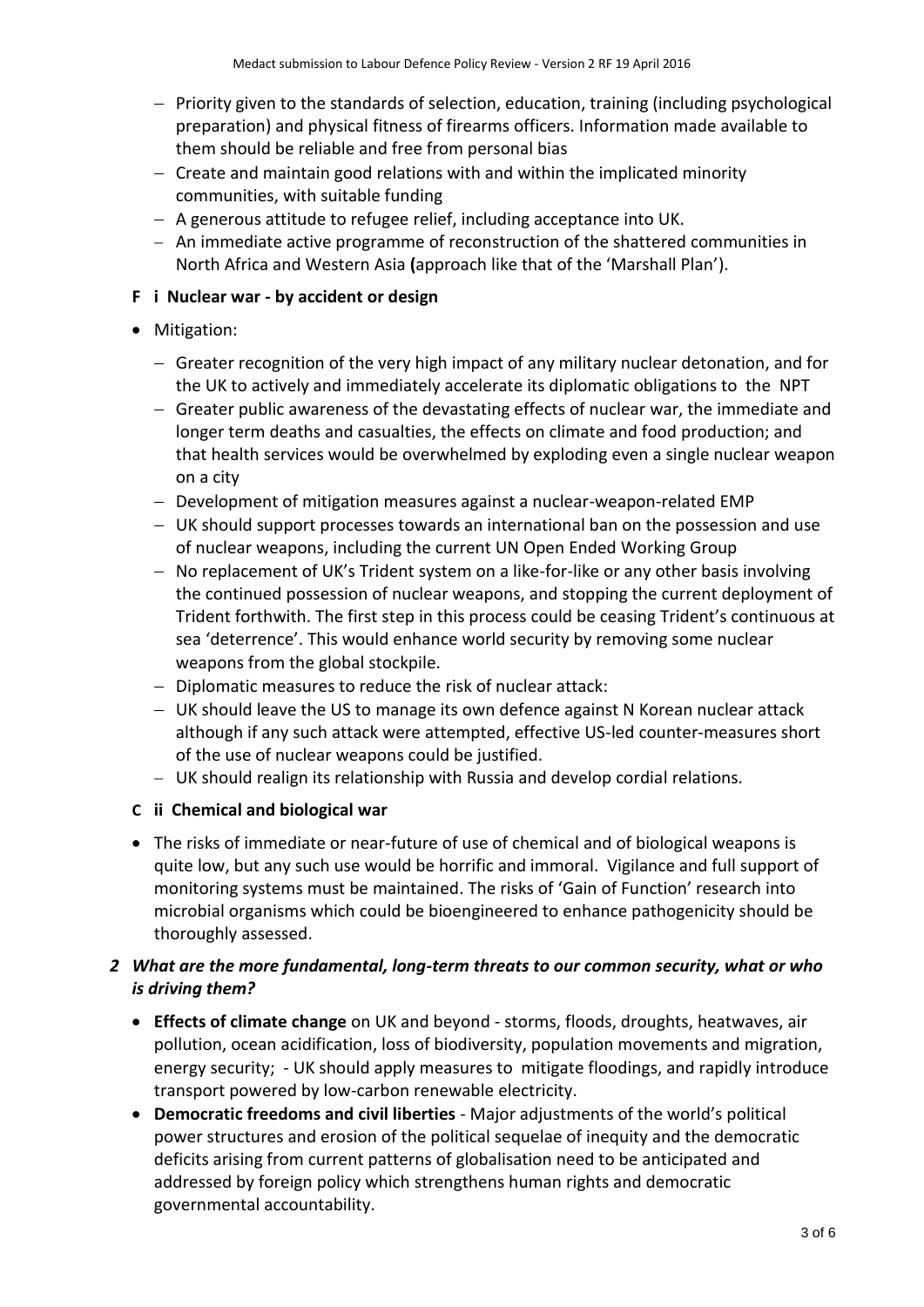**More automated systems of warfare** which may involve 'swarm attacks' operating outside conventional 'Command and Control' structures

### *3 How can we improve our ability to identify, predict and act upon underlying threats to Britain's security, and work to prevent them developing?*

- maintain and further develop our security services
- harden our services against hacking and cyber attack
- retain and sustain low-technology alternatives in the event of 'outages' etc.
- rapidly develop low-carbon renewable sources of energy to become self- sufficient in energy requirements, accompanied by efficient ways of storing energy
- maintain our industries and develop new ones in order to foster international trading
- secure adequate supplies and stockpiles of materials including food
- have a well trained and dedicated military capacity which can be used for international security and post-hostilities reconstruction activities overseas
- well trained diplomatic corps to improve relations especially with Russia and with China**,**
- Increased expertise in artificial intelligence and engineering, including nuclear engineering in order to cope with nuclear waste
- work with allies to reform NATO or consider whether NATO should be disbanded and recreated as a new UN-controlled world 'police force'. NATO needs to address fundamental issues such as Missile Defence and the avoidance of civilian war-casualties.

# **Britain's Military and Security Forces: Capabilities, Spending, and Choices**

- *1 What level of defence spending is required to keep Britain safe and help us promote a more peaceful and safer world?*
- *2 What are the lessons from recent conflicts about the equipment and military capabilities required for the deployments Britain may face in the next few decades?*
- *3 What training do our military and security forces need to carry out operations that protect Britain's security and pursue the values that guide our defence policy?*
	- UK should accept a diminished role in world military affairs and consider most carefully any future action overseas which risks overcommitting our forces' personnel and materiel, reserving its contribution for more realistic targets such as disaster relief, posthostilities reconstruction and securing non- proliferation

# *4 How can Britain help to effectively stem the flow of weapons – chemical, nuclear, and military – around the world and promote non-proliferation and disarmament?*

- Full and active support and compliance with the Chemical Weapons Convention, the Biological and Toxin Weapons Convention and the Arms Trade Treaty
- Honouring our 'good faith' obligations to the Non Proliferation Treaty
- Supporting the UN Open Ended Working Group process towards a ban on nuclear weapons.
- Regulatory regimes, particularly of the IAEA need to be properly supported and regularly reviewed and the skills required to operate these maintained through the recruitment of personnel given appropriate and adequate training.
- *5 Will renewal of Britain's nuclear capability aid us in protecting Britain's security and pursuing the values that guide our foreign and defence policy?*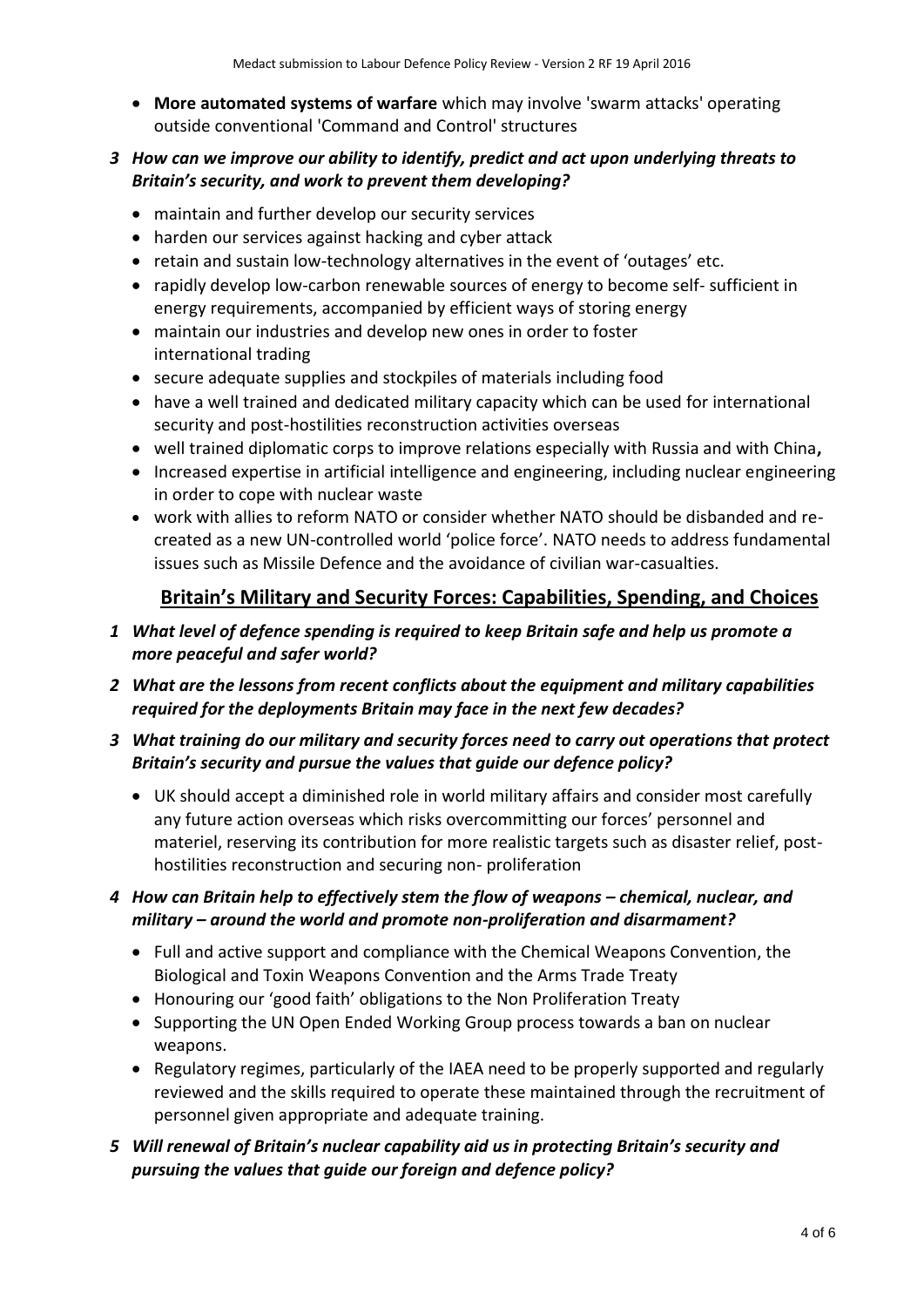- Renewal of Britain's nuclear capability will not help to protect our security or to pursue any sensible foreign and defence policy. Retaining nuclear weapons will increase risks and uncertainties, particularly as cyber technologies advance
- There should be no replacement of the Trident system on a like-for-like or any other basis involving the continued possession of nuclear weapons. The first step in this process, the ultimate aim of which would be a nuclear-weapon free world, could be ceasing Trident continuous at sea deterrence. This would enhance world security by removing some nuclear weapons from the global stockpile.
- UK should support the current UN Open Ended Working Group process towards an international ban on the possession and use of nuclear weapons
- *6 What new capabilities will our armed forces require to address the complex and dynamic threats facing our common security, especially the growing threat of cyber attacks?*
	- UK needs to develop an expertise in the dangers of cyber-attack and methods of cyber protection including costs involved. This may lead to a thorough reappraisal of our modern security needs, including military deployments and Trident.

# **Protecting British Jobs and Skills**

- *1 Are the UK's armed forces equipped with the full range of skills they need to tackle the threats Britain faces in the 21st century? Or do we need to do more?*
- *2 What are the central economic challenges our domestic defence industry will face in the next few decades and what must be done to overcome them?*
- *3 What implications would any changes to current policy have in terms of jobs and the wider economy? Where jobs are lost, how could the impact best be mitigated?*
- *4 How can we combine value for money on all military spending programmes with secure and sustainably high-skilled jobs?*
- *5 How can we protect the wider supply chain required for our domestic defence industry to flourish?*
	- Medact appreciates that these questions are central to this review, but our expertise is directed toward relieving the medical effects of war rather than the conduct of war and, by applying *prophylaxis*, anticipate and prevent the diseases resulting from war. Our principal approach is to address the fundamental causes of war. Hence, the five questions above are not answered directly.
	- As war is a major determinant of health, its fundamental causes, which include greed, fear and corruption, need to be addressed.
	- UK forces need high calibre personnel who are well trained and equipped.
	- A reappraisal of the current and future requirements for military equipment is required, with a review of how best to downsize the military to levels that the nation can afford. This should include abandoning Trident replacement and decommissioning Trident.
	- The prospect of job losses in relation to such downsizing should be confronted honestly and constructively; jobs in new industries such as in the renewable energy sector would combine addressing the nation's energy needs with gainful employment.
	- UK's domestic defence industry should have highly trained staff and leaders, and take advantage of Britain's skills in artificial intelligence and related sciences. High standards of ethics and accountability should be observed.